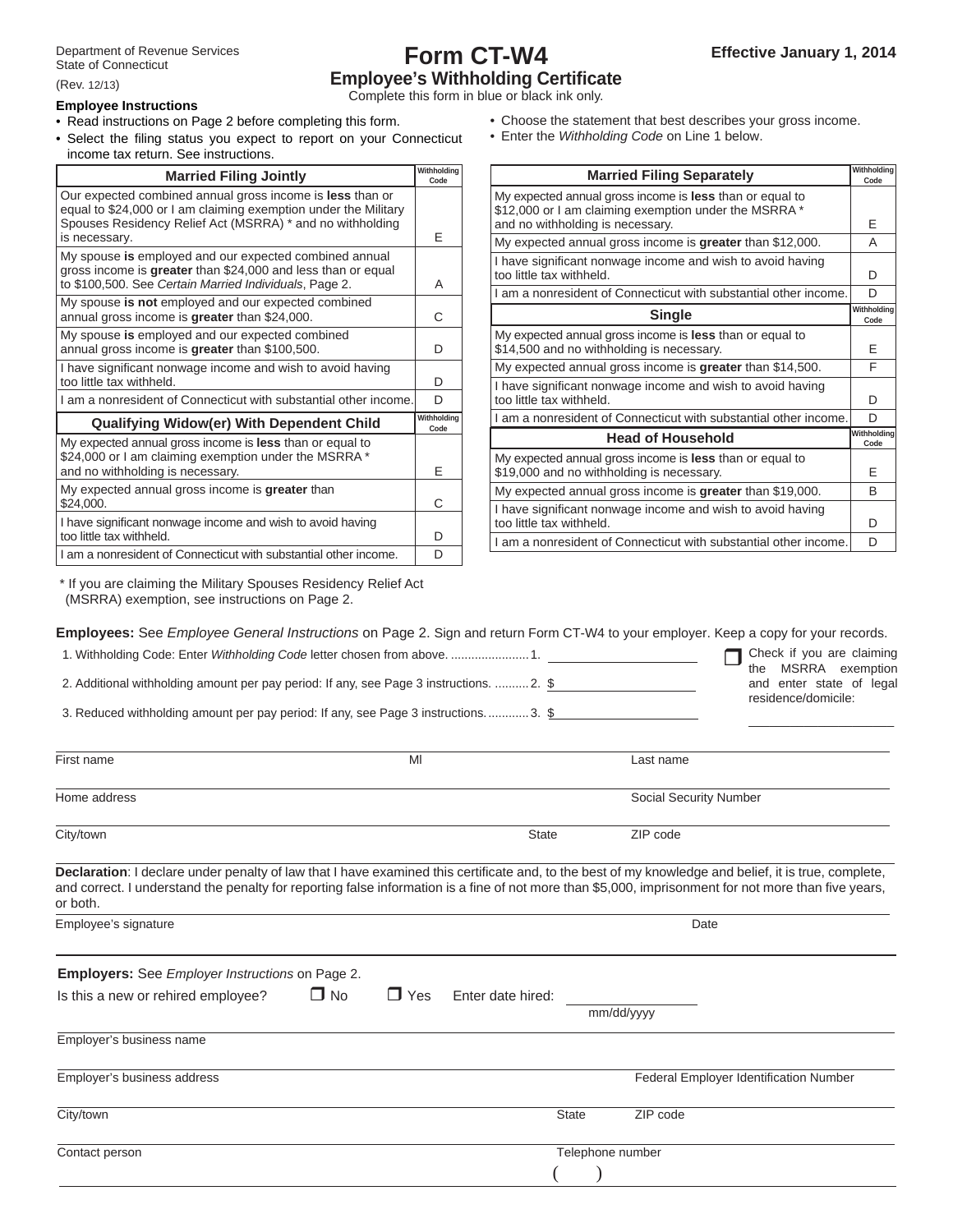## **Employee General Instructions**

**Form CT-W4**, *Employee's Withholding Certificate,* provides your employer with the necessary information to withhold the correct amount of Connecticut income tax from your wages to ensure that you will not be underwithheld or overwithheld.

You are required to pay Connecticut income tax as income is earned or received during the year. You should complete a new Form CT-W4 at least once a year or if your tax situation changes.

If your circumstances change, such as you receive a bonus or your filing status changes, you must furnish your employer with a new Form CT-W4 within ten days of the change.

## **Gross Income**

For Form CT-W4 purposes, *gross income* means all income from all sources, whether received in the form of money, goods, property, or services, not exempt from federal income tax, and includes any additions to income from *Schedule 1* of **Form CT-1040**, *Connecticut Resident Income Tax Return* or **Form CT-1040NR/PY**, *Connecticut Nonresident and Part-Year Resident Return*.

## **Filing Status**

Generally, the filing status you expect to report on your Connecticut income tax return is the same as the filing status you expect to report on your federal income tax return. However, special rules apply to married individuals who file a joint federal return but have a different residency status. Nonresidents and part-year residents should see the instructions to Form CT-1040NR/PY.

## **Check Your Withholding**

You may be underwithheld if any of the following apply:

- You have more than one job;
- You qualify under *Certain Married Individuals* and do not use the *Supplemental Table* on Page 3 and Page 4; **or**
- You have substantial nonwage income.

If you are underwithheld, you should consider adjusting your withholding or making estimated payments using **Form CT-1040ES**, *Estimated Connecticut Income Tax Payment Coupon for Individuals*. You may also select *Withholding Code* "D" to elect the highest level of withholding.

If you owe \$1,000 or more in Connecticut income tax over and above what has been withheld from your income for the prior taxable year, you may be subject to interest on the underpayment at the rate of 1% per month or fraction of a month.

You may be overwithheld if your combined annual income is more than \$200,000 but less than \$700,000 and your Connecticut filing status is filing jointly. To help determine if your withholding is correct, see **Informational Publication 2014(7)**, *Is My Connecticut Withholding Correct?*

## **Nonresident Employees Working Partly Within and Partly Outside of Connecticut**

If you work partly within and partly outside of Connecticut for the same employer, you should also complete **Form CT-W4NA**, *Employee's Withholding or Exemption Certificate - Nonresident Apportionment, and* provide it to your employer. The information on Form CT-W4NA and Form CT-W4 will help your employer determine how much to withhold from your wages for services performed within Connecticut. To obtain Form CT-W4NA, visit the Department of Revenue Services (DRS) website at **www.ct.gov/DRS** or request the form from your employer. Any nonresident who expects to have no Connecticut income tax liability should choose *Withholding Code* "E."

## **Certain Married Individuals**

If you are a married individual filing jointly and you and your spouse both select *Withholding Code* "A," you may have too much or too little Connecticut income tax withheld from your pay. This is because the phase-out of the personal exemption and credit is based on your combined incomes. The withholding tables cannot reflect your exact withholding requirement without considering the income of your spouse.

To minimize this problem, use the *Supplemental Table* on Page 3 and Page 4 to adjust your withholding. You are not required to use this table. **Do not** use the supplemental table to adjust your withholding if you use the worksheet in IP 2014(7), *Is My Connecticut Withholding Correct?*

#### **Armed Forces Personnel and Veterans**

If you are a Connecticut resident, your armed forces pay is subject to Connecticut income tax withholding unless you qualify as a nonresident for Connecticut income tax purposes. If you qualify as a nonresident, you may request that no Connecticut income tax be withheld from your armed forces pay by entering *Withholding Code* "E" on Line 1.

## **Military Spouses Residency Relief Act (MSRRA)**

If you are claiming an exemption from Connecticut income tax under the MSRRA, you must provide your employer with a copy of your military spouse's Leave and Earnings Statement (LES) and a copy of your military dependent ID card.

See **Informational Publication 2012(15)**, *Connecticut Income Tax Information for Armed Forces Personnel and Veterans*.

## **Employer Instructions**

For any employee who does not complete Form CT-W4, you are required to withhold at the highest marginal rate of 6.7% without allowance for exemption. You are required to keep Form CT-W4 in your files for each employee. See **Informational Publication 2014(1)**, *Connecticut Employer's Tax Guide, Circular CT*, for complete instructions.

## **Report Certain Employees Claiming Exemption From Withholding to DRS**

Employers are required to file copies of Form CT-W4 with DRS for certain employees claiming "E" (no withholding is necessary). See IP 2014(1). Mail copies of Forms CT-W4 meeting the conditions listed in IP 2014(1) under *Reporting Certain Employees to:*

DRS, PO Box 2931, Hartford CT 06104-2931.

## **Report New and Rehired Employees to the Department of Labor (DOL)**

*New employees* are workers not previously employed by your business, or workers rehired after having been separated from your business for more than sixty consecutive days.

Employers with offices in Connecticut or transacting business in Connecticut are required to report new hires to the DOL within 20 days of the date of hire.

New hires can be reported by:

- Using the Connecticut New Hire Reporting website at **www.ctnewhires.com**;
- Faxing copies of completed Forms CT-W4 to **800-816-1108**; **or**
- Mailing copies of completed Forms CT-W4 to: CT Department of Labor Office of Research, Form CT-W4 200 Folly Brook Boulevard Wethersfield CT 06109

For more information on DOL requirements or for alternative reporting options, visit the DOL website at **www.ctdol.state.ct.us** or call DOL at 860-263-6310.

## **For More Information**

Call DRS during business hours, Monday through Friday:

- **800-382-9463** (Connecticut calls outside the Greater Hartford calling area only); **or**
- **860-297-5962** (from anywhere).

TTY, TDD, and Text Telephone users **only** may transmit inquiries anytime by calling 860-297-4911.

## **Forms and Publications**

Visit the DRS website at **www.ct.gov/DRS** to download and print Connecticut tax forms and publications.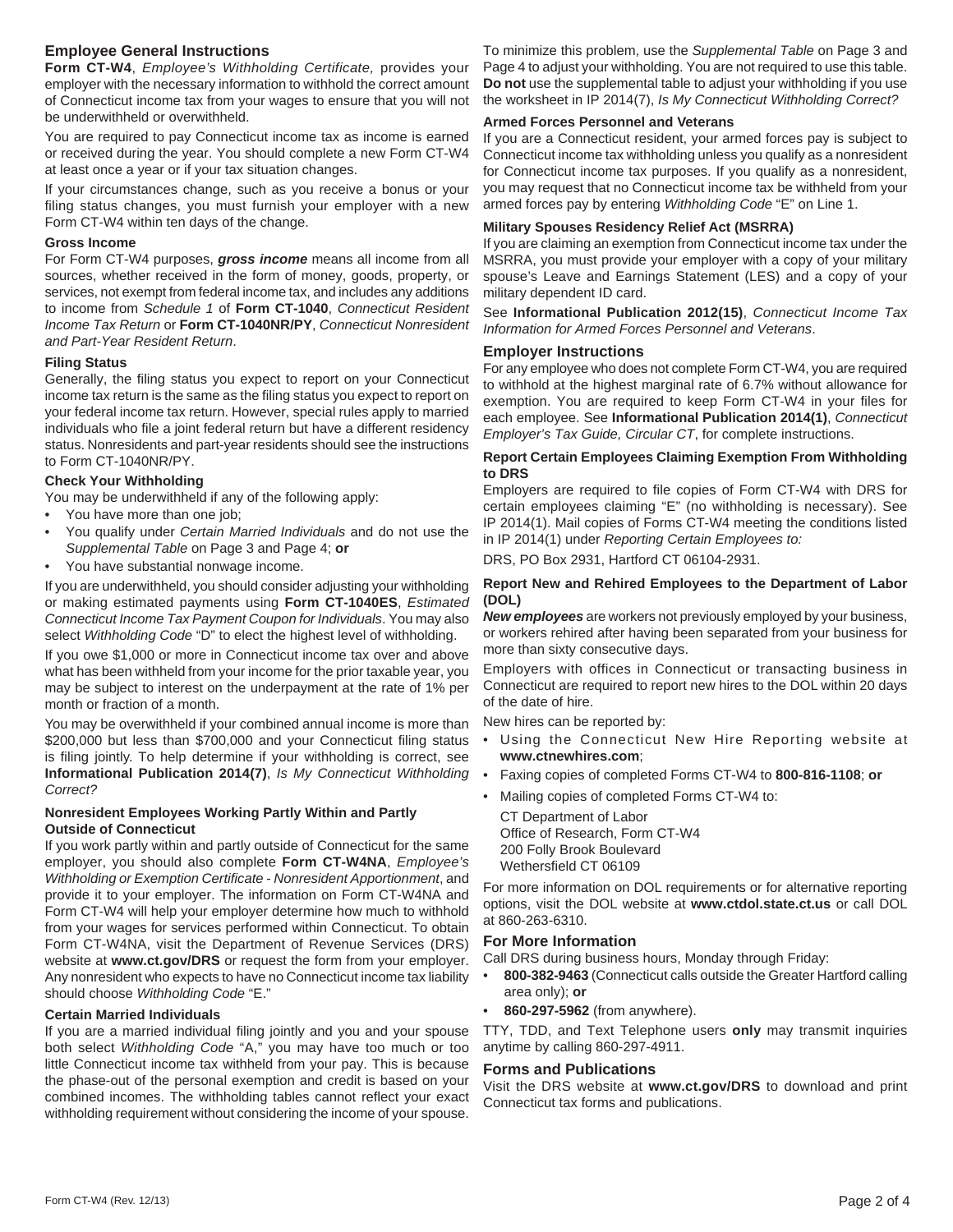Married Couples Filing Jointly - Effective January 1, 2014 **Married Couples Filing Jointly - Effective January 1, 2014** Supplemental Table **Supplemental Table** 

For married couples who **both** select *Withholding Code* "A" on Form CT-W4 (combined income is \$100,500 or less). For married couples who **both** select *Withholding Code* "A" on Form CT-W4 (combined income is \$100,500 or less).

| Insulatio |                                                                                  |
|-----------|----------------------------------------------------------------------------------|
|           | iss the top of the table, select the approximate annual wage income of one spous |
|           |                                                                                  |
|           |                                                                                  |
|           |                                                                                  |
|           |                                                                                  |
|           |                                                                                  |

- Reading across the top of the table, select the approximate annual wage income of one spouse. Reading down the left<br>column, select the approximate annual wage income of the other spouse. See Page 4 for the continuation of  $\div$ 
	- $\ddot{\alpha}$ 
		-
	- At the intersection of the two numbers is an adjustment amount. This is a yearly adjustment amount.<br>To calculate the adjustment for each pay period, complete the following worksheet.
		- $\overline{39}$  $3A$ . Pay periods in a year: See pay period table. Adjustment amount  $\dot{\leq}$  as  $\dot{\cup}$
- ဒ္တင္ Pay period adjustment: Divide Line 3A by Line 3B.
- $\epsilon$ **CT WM** ú  $\frac{1}{2}$  $\frac{1}{2}$ .<br>ت  $\frac{1}{2}$ þ ia al-

| Pay Period Table | If you are paid:   Pay periods                                                                                                                                                                                                                  | in a year:                                                                                                                                                                                                     | Weekly                      |                                                    | Semi-monthly 24                                           |                                                                                                                                                                                                                                                          |
|------------------|-------------------------------------------------------------------------------------------------------------------------------------------------------------------------------------------------------------------------------------------------|----------------------------------------------------------------------------------------------------------------------------------------------------------------------------------------------------------------|-----------------------------|----------------------------------------------------|-----------------------------------------------------------|----------------------------------------------------------------------------------------------------------------------------------------------------------------------------------------------------------------------------------------------------------|
| Instructions     | column, select the approximate annual wage income of the other spouse. See Page 4 for the continuation of this table.<br>1. Reading across the top of the table, select the approximate annual wage income of one spouse. Reading down the left | At the intersection of the two numbers is an adjustment amount. This is a yearly adjustment amount.<br>To calculate the adjustment for each pay period, complete the following worksheet.<br>ო.<br>ო<br>.<br>N | 3A.<br>A. Adjustment amount | ஐ்<br>Pay periods in a year: See pay period table. | ပ္တဲ<br>Pay period adjustment: Divide Line 3A by Line 3B. | adjustment is negative, enter the adjustment amount in brackets from Line 3C on Form CT-W4, Line 3, of one spouse.<br>If the adjustment is positive, enter the adjustment amount from Line 3C on Form CT-W4, Line 2, of one spouse. If the<br>$\ddot{4}$ |

| Annual Salary    | 2,000       | 4,000                | 6,000                         | 8,000                   | 10,000                    | 12,000                     | 14,000                        | 16,000                                                                                                                                                                                                                                                                                                                                                                                   | 18,000                           | 20,000                             | 22,000                  | 24,000                  | 26,000                                                                                                                                          |
|------------------|-------------|----------------------|-------------------------------|-------------------------|---------------------------|----------------------------|-------------------------------|------------------------------------------------------------------------------------------------------------------------------------------------------------------------------------------------------------------------------------------------------------------------------------------------------------------------------------------------------------------------------------------|----------------------------------|------------------------------------|-------------------------|-------------------------|-------------------------------------------------------------------------------------------------------------------------------------------------|
|                  |             |                      |                               |                         |                           |                            |                               |                                                                                                                                                                                                                                                                                                                                                                                          |                                  |                                    |                         |                         | (485)                                                                                                                                           |
| 3,000<br>6,000   | ○           | 0000                 | 0000                          | 0000                    | 0000                      | 0000                       | ດດດດ<br>ປັບປົ                 | ลิลิติลิ<br>4405                                                                                                                                                                                                                                                                                                                                                                         | <b>99559</b><br>9955             | <b><i>CHEA</i></b><br>2452<br>2572 |                         | (318)<br>(395)<br>(192) | (414)                                                                                                                                           |
| 9,000            | $\circ$     |                      |                               |                         |                           |                            |                               |                                                                                                                                                                                                                                                                                                                                                                                          |                                  |                                    |                         |                         | (308)                                                                                                                                           |
| 12,000           |             |                      |                               |                         |                           |                            |                               |                                                                                                                                                                                                                                                                                                                                                                                          |                                  |                                    |                         | (106)                   | (249)                                                                                                                                           |
| 15,000           |             |                      | (23)                          |                         |                           | O                          |                               |                                                                                                                                                                                                                                                                                                                                                                                          |                                  |                                    |                         |                         |                                                                                                                                                 |
| 18,000           | <u>(၁၅)</u> |                      | (99)                          |                         |                           |                            |                               | ၈ ႙ ၈                                                                                                                                                                                                                                                                                                                                                                                    |                                  |                                    |                         |                         |                                                                                                                                                 |
| 21,000           | (203)       |                      | (180)                         |                         |                           | (54)                       |                               |                                                                                                                                                                                                                                                                                                                                                                                          |                                  |                                    | <u>ସ୍ତୁ</u><br>ବିଧି     |                         |                                                                                                                                                 |
| 24,000           | (325)       | (310)                | (295)                         | <u>ପ୍ରକାସ<br/>ଅକ୍ଟମ</u> |                           | (301)                      | $\mid^{\circ}$ <u>စေ</u> က္လွ | (70)                                                                                                                                                                                                                                                                                                                                                                                     | $\approx 8$ ១៑ $\approx$         |                                    | $\circ$                 | ခြွေများ                | 162)<br>1110<br>1110                                                                                                                            |
| 27,000           | 586)        | (550)                | (475)                         | (604)                   | (370)                     | (331)                      |                               | 181                                                                                                                                                                                                                                                                                                                                                                                      |                                  |                                    |                         |                         |                                                                                                                                                 |
| 30,000           | (792)       | (705)                |                               | (627)                   |                           | (441)                      |                               | $\frac{1}{2}47$                                                                                                                                                                                                                                                                                                                                                                          | ်ခဲ့ပါ<br>(၁) ၁) ၁)<br>(၁) ၁) ၁) |                                    |                         |                         | 56666                                                                                                                                           |
| 33,000           | (956)       |                      |                               |                         |                           | (618)                      |                               |                                                                                                                                                                                                                                                                                                                                                                                          |                                  |                                    |                         |                         |                                                                                                                                                 |
| 36,000           | (1, 167)    | $(317)$<br>$(1,128)$ | $(666)$<br>$(878)$<br>$(981)$ |                         |                           | 760)                       |                               | (414)                                                                                                                                                                                                                                                                                                                                                                                    |                                  |                                    |                         |                         |                                                                                                                                                 |
| 39,000           | 1,193       | 1,091                | (1,023)                       |                         |                           | (618)                      |                               |                                                                                                                                                                                                                                                                                                                                                                                          | (14)<br>44                       |                                    |                         |                         |                                                                                                                                                 |
|                  | (1, 200)    | (1, 115)             | (1,030)                       |                         |                           |                            |                               |                                                                                                                                                                                                                                                                                                                                                                                          |                                  |                                    |                         |                         |                                                                                                                                                 |
| 42,000<br>45,000 | (1,208)     | (1,080)              | (888)                         |                         |                           |                            |                               |                                                                                                                                                                                                                                                                                                                                                                                          |                                  |                                    |                         |                         |                                                                                                                                                 |
| 48,000           | (1, 130)    | (912)                | (720)                         |                         | 000000<br>000000<br>00000 | (150)<br>1500<br>1500      | <br> ၃၈၀၀<br>  <u>५</u> ०८    |                                                                                                                                                                                                                                                                                                                                                                                          | 9267                             |                                    |                         |                         | $\frac{15}{10}$ $\frac{28}{10}$ $\frac{26}{10}$ $\frac{26}{10}$ $\frac{26}{10}$ $\frac{26}{10}$ $\frac{26}{10}$ $\frac{26}{10}$ $\frac{26}{10}$ |
| 51,000           | (1, 110)    | (930)                | (750)                         |                         | (390)                     |                            |                               |                                                                                                                                                                                                                                                                                                                                                                                          | <u> 영업 등 등</u>                   | <u>នៃទីទី</u>                      |                         |                         |                                                                                                                                                 |
| 54,000           | (1, 120)    | $(0 + 6)$            | (760)                         |                         |                           |                            |                               |                                                                                                                                                                                                                                                                                                                                                                                          |                                  |                                    |                         |                         |                                                                                                                                                 |
| 57,000           | (1,035)     | (855)                | (675)<br>(590)                |                         |                           | ออิตอิ<br>การแล้ว<br>อิต   |                               |                                                                                                                                                                                                                                                                                                                                                                                          |                                  |                                    |                         |                         |                                                                                                                                                 |
| 60,000           | (950)       | (012)                |                               |                         | ម្ម <u>សិ</u> ហ្គ<br>(១២១ |                            | မြစ္မွ မွ မွ                  | $\left[\frac{1}{2} \sum_{n=1}^{\infty} \frac{1}{2} \sum_{n=1}^{\infty} \frac{1}{2} \sum_{n=1}^{\infty} \frac{1}{2} \sum_{n=1}^{\infty} \frac{1}{2} \sum_{n=1}^{\infty} \frac{1}{2} \sum_{n=1}^{\infty} \frac{1}{2} \sum_{n=1}^{\infty} \frac{1}{2} \sum_{n=1}^{\infty} \frac{1}{2} \sum_{n=1}^{\infty} \frac{1}{2} \sum_{n=1}^{\infty} \frac{1}{2} \sum_{n=1}^{\infty} \frac{1}{2} \sum$ |                                  |                                    |                         | <br> 8608<br> 081       |                                                                                                                                                 |
| 63,000           | (885)       | 705)                 | (525)                         |                         |                           |                            | မြစ်မှု<br>(၁၉၈၈)<br>(၁၉၈၈)   | ∣జ                                                                                                                                                                                                                                                                                                                                                                                       | ∣ù                               | $ 222 \oplus 22$                   |                         | မြို့ မွ                | ၉၈၁                                                                                                                                             |
| 66,000           | (800)       | (620)                | (440)                         | ဖြစ်ခဲ့မှ<br>မလိုင်း    | 000<br> 2000<br> 2010     |                            |                               |                                                                                                                                                                                                                                                                                                                                                                                          |                                  |                                    |                         |                         |                                                                                                                                                 |
|                  | (51)        | (580)                | (190)                         |                         |                           |                            |                               |                                                                                                                                                                                                                                                                                                                                                                                          |                                  |                                    |                         |                         |                                                                                                                                                 |
| 69,000<br>72,000 | 720         | (630)                | (540)                         |                         | 360)                      |                            |                               | $(32)$<br>$(82)$                                                                                                                                                                                                                                                                                                                                                                         | 99                               |                                    | $\frac{188822}{128425}$ | ရွိခို                  |                                                                                                                                                 |
| 75,000           | 770         | <b>680</b>           | (590)                         |                         | 410                       | $(320)$<br>$(350)$         |                               | (182)<br>(12)<br>(153)                                                                                                                                                                                                                                                                                                                                                                   |                                  | $\frac{1}{10}$                     | 86<br>213               | 153<br>370              | 298                                                                                                                                             |
| 78,000           | (800)       | (710)                | (620)<br>(650)                | 600)<br>600<br>600      |                           |                            |                               |                                                                                                                                                                                                                                                                                                                                                                                          | (149)<br>(179)                   |                                    |                         |                         |                                                                                                                                                 |
| 81,000           | (830)       | (740)                |                               |                         | $\frac{470}{470}$         | (380)                      | 9995<br>4795<br>9995          |                                                                                                                                                                                                                                                                                                                                                                                          | $rac{28}{20}$                    | 334                                |                         |                         |                                                                                                                                                 |
| 84,000           | 860)        | (770)                | (080)                         | 590)                    | 500)                      | (410)                      |                               | `၆                                                                                                                                                                                                                                                                                                                                                                                       |                                  |                                    |                         |                         |                                                                                                                                                 |
| 87,000           | 890         | (800)                | (017)                         |                         | 192)<br>192)              | (167)                      | 145                           |                                                                                                                                                                                                                                                                                                                                                                                          |                                  |                                    |                         |                         |                                                                                                                                                 |
| 90,000           | (920)       | (830)                | 740)                          | 0025<br>0025<br>0035    |                           | SO                         |                               |                                                                                                                                                                                                                                                                                                                                                                                          |                                  |                                    |                         |                         |                                                                                                                                                 |
| 93,000<br>96,000 | (950)       | (77)                 | (197)                         |                         |                           |                            |                               |                                                                                                                                                                                                                                                                                                                                                                                          |                                  |                                    |                         |                         |                                                                                                                                                 |
| 99,000           | (008<br>500 | (552)                |                               |                         |                           | This table joins the table |                               | on Page                                                                                                                                                                                                                                                                                                                                                                                  | 4                                |                                    |                         |                         |                                                                                                                                                 |
|                  |             |                      |                               |                         |                           |                            |                               |                                                                                                                                                                                                                                                                                                                                                                                          |                                  |                                    |                         |                         |                                                                                                                                                 |

Pay periods<br>in a year: